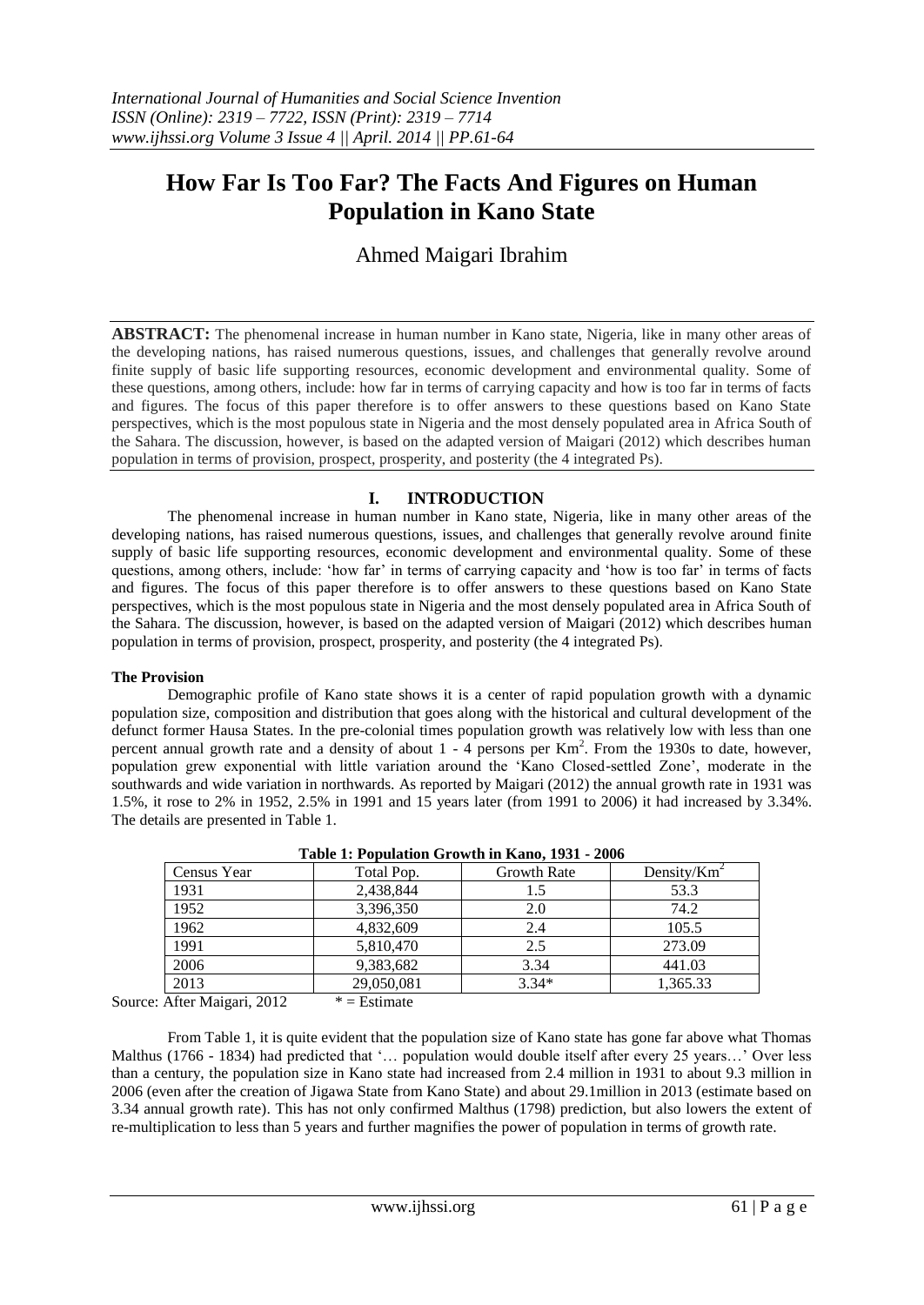Another remarkable issue is the population - land ration; which has been the focus of many scholars such as David Ricardo, Karl-Marx, Neo-Malthusian, and Boserup (1965) etc and environmentalist. With a total land area of  $21,276.87$ Km<sup>2</sup>, Kano state had in 1991 contained an average of 273 persons per square kilometer but in 2006, the density had increased by about 1.6 times (over 150%) with a density of about  $441/\text{Km}^2$ . The current estimate (2013) shows a density of about 1,365 persons per square kilometer; increased by about 3.1 times (over 300%).

## **The Prospect**

The age and sex structure of population in Kano state depicts the unique outlook of the state. About 47% of the population aged 0 – 14years, 48% 15 to 59years, while the remaining 5% 60years and above. This entails not only the youthful nature of the population but also its vulnerability to rapid growth. Moreover, the sex ratio is moving concurrently between male and female with a slight difference of 1.6% in 1991 and about 2.5% in 2006 (See Table 2). Thus the sex distribution index (number of males per 100 females), depicts an inconsiderable excess of males in the state.

| <b>State</b> | 1991 Census |           |        |           |             | $\bullet$<br>2006 Census |           |      |           |      |
|--------------|-------------|-----------|--------|-----------|-------------|--------------------------|-----------|------|-----------|------|
|              | T. Pop.     | Male      | $\%$   | Female    | $\%$        | T. Pop.                  | Male      | $\%$ | Female    | $\%$ |
| Kano         | 5,810,470   | 2,958,736 | 50.9   | 2,851,734 | 49.1        | 9,383,682                | 4,844,128 | 51.6 | 4,539,554 | 48.4 |
| 1991 Census  |             |           |        |           | 2006 Census |                          |           |      |           |      |
| Age          | T. %        |           | Male % |           | Female %    |                          | Male %    |      | Female %  |      |
| $0 - 14$     | 42.8        | 22.1      |        | 20.7      |             | 47                       | 25.1      |      | 21.9      |      |
| $15 - 59$    | 50.8        | 26.5      |        | 24.3      |             | 48                       | 24.8      |      | 23.2      |      |
| $60+$        | 6.4         | 3.9       |        | 2.5       |             |                          | 2.7       |      | 2.3       |      |
| Total        | 100         | 52.5      |        | 47.5      |             | 100                      | 52.6      |      | 47.4      |      |

**Table 2: Population Structure in Kano State by Sex and Age: 1991 to 2006**

Source: 1991 & 2006 Census Data

Another glaring prospect of population in Kano state is the spatial distribution of people across the state. The population is unevenly distributed; there exist a great variation between urban and rural areas and also between north and south of the state. The highest number of the population is concentrated in Kano metropolis which comprises; Municipal Council, Dala Gwale, Nasarawa, and Tarauni LGAs, followed by what Tiffen (2001) described as the inner areas (immediately adjacent to the city; Kumbotso and Ungoggo). The density, as well thins out from the Central part (such as D/Kudu, Gezawa and Gaya) to the Outer areas of Rano, Bichi and Danbatta (See Figure1).

This observed pattern of distribution, therefore showcase three main issues. First, it entails among other things, the level at which rural urban migration is going on in the state. Kano being the centre of commerce, acts as a "central place" which according Von-Thunen"s theory of central place; growth, density and development starts from the central places and diminishes towards the hinterland. Table 3 highlights some of these observations. Secondly, the distribution pattern further portrays the index of carrying capacity in Kano state. Thirdly it seemingly suggests the magnitude of the challenges facing the entire state.

| <b>Sectors</b>          | 1931 | 1952                     | 1962                     | 1991 | 2006   |
|-------------------------|------|--------------------------|--------------------------|------|--------|
| Kano Metro              | 2459 | $\overline{\phantom{0}}$ | $\overline{\phantom{0}}$ | 2481 | 19,200 |
| <b>Inner District</b>   | 146  | 230                      | 275                      | 972  | 1.763  |
| <b>Central District</b> | 123  | 205                      | 245                      | 313  |        |
| <b>Outer District</b>   | 47   |                          | 84                       | 156  | 204    |

**Table 3: Spatial and Temporal Distribution of Population Density in Kano State**

Source: Census Data

## **The Prosperity**

Educational attainment and productive labour force are the basic indices that highlight the affluence level of people or community; as they stimulate innovation and economic growth and development. The level of educational attainment in Kano state is the reincarnation of that of Northern Nigeria. Formal Western education is generally low in contrast to Islamic education which is generally high in most Muslims dominant communities. The 1952 Census indicated that less than one percent (0.8%) of the population aged seven years and above was literate in Roman Scripts. In 1991 the situation had greatly improved; about 43% of males and 38% of females aged  $12 - 14$  years attained primary school, while the gross primary schools enrollment was 67.4% and 16.7% secondary schools. Also, the 2006 Census shows school enrolment in the state has further improved; about 51.4% of the population aged 6 years and above attained school from nursery to higher levels with a significant difference between Males (29.3%) and Females (22.1%). The detail is presented in Table 4a&b.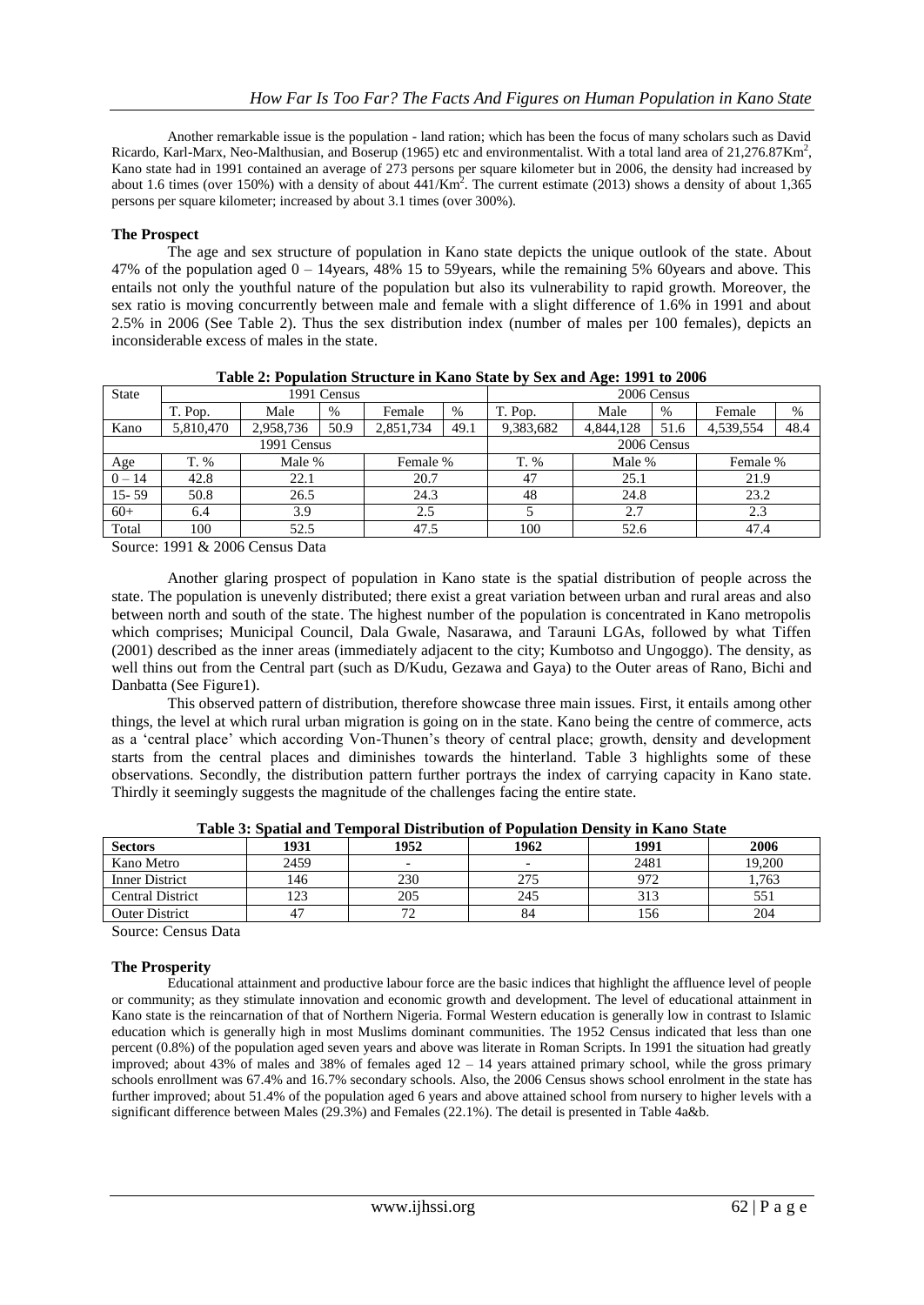| <b>Educational Status</b> | Kano State |                |         |  |  |  |  |
|---------------------------|------------|----------------|---------|--|--|--|--|
|                           | Male %     | Female %       | Total % |  |  |  |  |
| None                      | 21.4       | 24.6           | 46      |  |  |  |  |
| Nursery and Above         | 31.5       | າາ<br>ل د کے ک |         |  |  |  |  |
| Total                     | 52.9       | 47.            | 100     |  |  |  |  |

Source: Census, 2006

| Table 4b: Population Enrolment in Schools: Nursery to Postgraduate Levels |  |  |  |
|---------------------------------------------------------------------------|--|--|--|
|---------------------------------------------------------------------------|--|--|--|

| <b>Sex</b> | Total    | None     | Nurser | Primar | <b>JSS</b> | SSS/SE   | <b>OND</b> | Universit  | Post    | Other   |
|------------|----------|----------|--------|--------|------------|----------|------------|------------|---------|---------|
|            |          |          |        |        | /Moder     | C        | /NCE       |            | Graduat |         |
|            |          |          |        |        | n          | /TTC     |            | Graduate/  | e       |         |
|            |          |          |        |        | School     |          |            | <b>HND</b> |         |         |
| Male       | 3,815,65 | 1.543.18 | 540.64 | 433.96 | 312,08     | 636.338  | 155.635    | 89.424     | 28.363  | 76.011  |
|            |          |          |        |        |            |          |            |            |         |         |
| Fem        | 3.398.29 | 1,778,06 | 444.00 | 377.41 | 208.01     | 447,414  | 54.525     | 24,803     | 7.230   | 56.829  |
| al         | 8        |          |        |        | 6          |          |            |            |         |         |
| Total      | 7.213.94 | 3.321.25 | 984.64 | 811.38 | 520.10     | 1.083.75 | 210.160    | 114,227    | 35.593  | 132,840 |
|            |          |          |        |        |            |          |            |            |         |         |

Source: Census, 2006

It is evident therefore; the trend of educational development in Kano state is vehemently encouraging and will surely deliver a sound labour force in the near future. Currently there is adequate supply of both skilled and non-skill labour in the labour market of the region, with the exception of medical professionals, which the state depends on other parts of the country for supply. In Kano metropolis, for example, there is excess supply of non-skill labour which invariably affects its price. According to Maigari (2012), the cost of a day man-work (8 hours; 8.00am to 4.00pm) is generally chief, it ranges from  $=N=500.00$  to  $=N=2,000.00$ , while wages and salaries of casual workers ranges from  $=N=6,000.00$  to  $=N=20,000.00$ . per month.

### **The Posterity**

The posterity of population in Kano state can not be separated from the issues and challenges that evolved from its provision, prospect, and prosperity (the 3-Ps) discussed above. Going by the conventional Malthusian and Boserupian literatures, Kano state and indeed the entire Kano region by now would have been cut in the vicious circle of ecological degradation. However, with proper and adequate management of population - resources issues and the accompanying challenges, it has now been established that smooth transition to posterity in the state and around Kano Close-Settled Zone in particular is ensured.

In response to rapid population growth that characterized the state, people and communities pursue two main adjustment mechanism; agricultural intensification and economic diversification strategies. These to say the least raised land productivity, sustain and boost small holder agriculture, sustain large families and avoided degradation scenario. Acording to Robert et. al. (1993), agricultural intensification refers to the intensive use of land in Agro-pastoral production for maximum output in order to meet the demand of teaming population under careful management, which is both economically and ecologically sustainable. A study by Mortimore (1993) in Kano Close-settled Zone from 1964 to 1984 on the Intensification of Pre-urban Agriculture revealed that "the Kano triple system of crop, livestock and tree husbandry has survived intact the pressure of urbanization… that the functional relationships between these three elements are stable ecologically and economically, and that rather than damage the sustainability of the system, the increasing dense population has chosen to diversify out of primary production". Similarly tree density has been stable over a decade at about 15/ha as against what was obtained in the 1960s; about 0.8/ha (Cline-Cole et al., 1990). Integration of trees in to the farming system in form of farm forestry has been the main reason. Farmers in the Kano Closed-settled Zone, in particular, owned and invest in trees, thus every tree on farmland has its owner; who either plants it, nurses it, inherits or purchased it. Thus tempering with farmland trees is considered as an act of trespass and punishable in the court of law.

Moreover, it has been demonstrated that increasing population density in the region has affect land positively; as increasing scarcity (value) of land in the region promotes investment both in conservation and yield-enhancing improvements (Mortimore and Tiffen, 1995). Also, Maigari (1998) observed that farmers in Kano region and indeed Northern Nigeria, perceived land as a precious resource which provides the source of family livelihoods, a prestigious commodity and an asset material that form linkage from one generation to another. As such they invest on their landholding in order to transmit it in good condition to their future generation.

On the other hand, in order to reduce pressure off agricultural land the able work force in the region diversifies income sources through pursuing numerous livelihood options at household level. A study by Maigari (1998) revealed that by combining crop production, livestock rearing and numerous off-farm activities (an average of 6 options per household unit), households in rural areas of Gezawa achieved a sustainable livelihood. Usually the income generated from off-farm options are either spent on food or re-invested in farming input or livestock, so also the income from livestock is reinvested on the other options if food security is guaranteed.